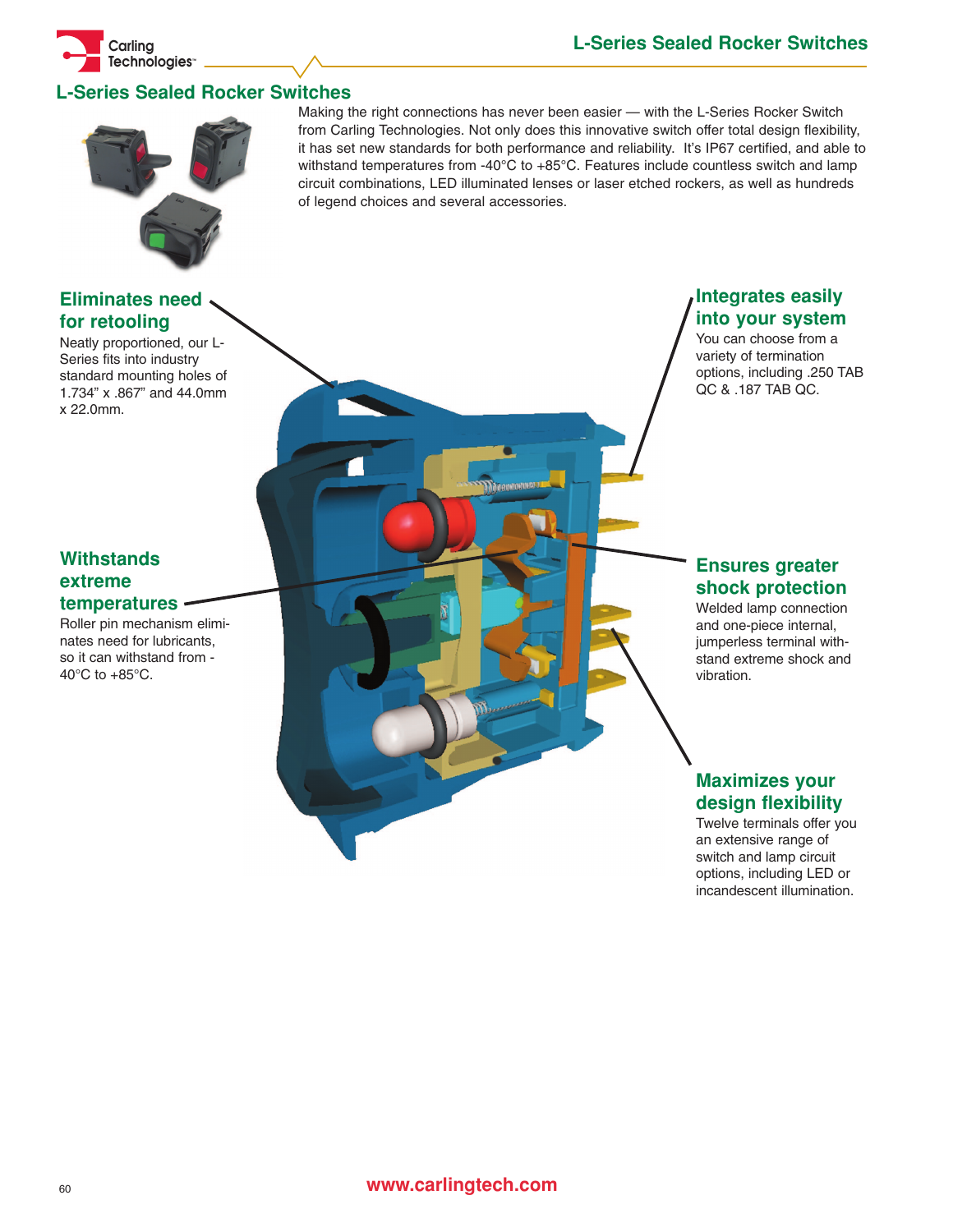



2 position . . . . . . . . . . . . 26°

3 positions . . . . . . . . . . . 13° from center

| <b>Electrical</b>                |                                                                                                                                                     | <b>Environmental</b>                         |                                                                                                                            |                                                                                                                                                                                                        |
|----------------------------------|-----------------------------------------------------------------------------------------------------------------------------------------------------|----------------------------------------------|----------------------------------------------------------------------------------------------------------------------------|--------------------------------------------------------------------------------------------------------------------------------------------------------------------------------------------------------|
|                                  | Contact Rating 4VA @ 24VDC (MAX) resistive<br>15 amps, 125 VAC<br>10 amps, 250 VAC<br>20 amps, 4-14 VDC                                             | Environmental IP67, representing an index of | protection as applied to electrical<br>equipment in accordance with IEC<br>529, BS 5490, DIN 400 50 & NFC<br>20 010.       |                                                                                                                                                                                                        |
|                                  | 15 amps, 15-28 VDC<br>Dielectric Strength 1250 Volts RMS between pole to<br>pole                                                                    | Corrosion Resistance                         | MFG Class III per ASTM B-827 &<br>B-845, Method H, with 3 years<br>exposure.                                               |                                                                                                                                                                                                        |
|                                  | 3750 Volts RMS between live parts<br>and accessible surfaces                                                                                        | Operating Temperature -40° C to + 85° C      |                                                                                                                            |                                                                                                                                                                                                        |
| Insulation Resistance<br>Life    | 50 Megohms<br>Initial Contact Resistance. 10 milliohms max. @ 4 VDC<br>100,000 cycles maintained,<br>50,000 cycles momentary at rated               | Vibration 1                                  |                                                                                                                            | Per Mil-Std 202F, Method 204D Test<br>Condition A 0.06 DA or 10G's 10-500<br>Hz. Tested with VCH connector. Test<br>criteria - No loss of circuit during test<br>and pre and post test contact resist- |
|                                  | voltage and current<br>Contacts 90/10 silver-nickel, silver tin-oxide,<br>gold                                                                      | Vibration 2                                  | ance.<br>Resonance search<br>24-50 Hz 0.40 DA                                                                              |                                                                                                                                                                                                        |
| Terminals                        | Brass or copper/silver plate<br>3/16" (4.76mm) & 1/4" (6.3mm)<br>Quick Connect terminations standard.                                               |                                              | 50-2000 ±10 G's peak<br>Random                                                                                             | Results Horizontal Axis 3-5 G's max.                                                                                                                                                                   |
| <b>Mechanical</b>                |                                                                                                                                                     |                                              | 24 Hz<br>60 Hz                                                                                                             | 0.06 PSD-Gsq/Hz<br>0.50                                                                                                                                                                                |
|                                  |                                                                                                                                                     |                                              | 100 Hz                                                                                                                     | 0.50                                                                                                                                                                                                   |
| Endurance 250,000 cycles minimum |                                                                                                                                                     |                                              | 200 Hz                                                                                                                     | 0.025                                                                                                                                                                                                  |
| <b>Physical</b>                  |                                                                                                                                                     |                                              | 2000 Hz<br>No loss of circuit during test; <10µ                                                                            | 0.025                                                                                                                                                                                                  |
|                                  | Lighted Incandescent - rated 10,000 hours<br>LED - rated 100,000 hours 1/2 life<br>(LED is internally ballasted for volt-<br>ages to 24 VDC)        | $Shock$                                      | chatter.<br>Condition K @ 30G's. Tested with<br>VCH connector. Test criteria - No<br>loss of circuit during test, pre, and | Per Mil-Std 202F, Method 213B, Test                                                                                                                                                                    |
| Seals                            | Rocker, base & bracket are sealed.                                                                                                                  |                                              | post test contact resistance.                                                                                              |                                                                                                                                                                                                        |
| Base                             | Polyester blend rated to 85°C with a                                                                                                                | Salt Spray                                   | Condition A, 48 Hrs.                                                                                                       | Per Mil-Std 202F, Method 101D, Test                                                                                                                                                                    |
| Actuator                         | flammability rating of 94VO.<br>Nylon 66 Reinforced, rated to 105°C<br>(modular lens). Locking rocker, stan-<br>dard rocker & paddle. Laser etching | Thermal Shock                                | teria - pre and post test contact<br>resistance.                                                                           | Per Mil-Std 202F, Method 107F, Test<br>Condition A, -55°C to 85°C. Test cri-                                                                                                                           |
| Lens                             | with a polycarbonate actuator.<br>Polycarbonate rated at 100°C. Front<br>snap-in.                                                                   | Moisture Resistance                          | Per Mil-Std 202F, Method 106F, Test<br>Criteria - pre and post test contact<br>resistance.                                 |                                                                                                                                                                                                        |
|                                  | Connector Nylon 66 rated at 85°C. Polarized.                                                                                                        |                                              |                                                                                                                            |                                                                                                                                                                                                        |

### Actuator Travel (Angular Displacement) Mounting Specifications



MOUNTING HOLE **Panel Thickness Range** Acceptable Panel Thickness .030 to .156 (.76mm to 3.96mm)

Recommended: .030, .062, .093, .125 and .156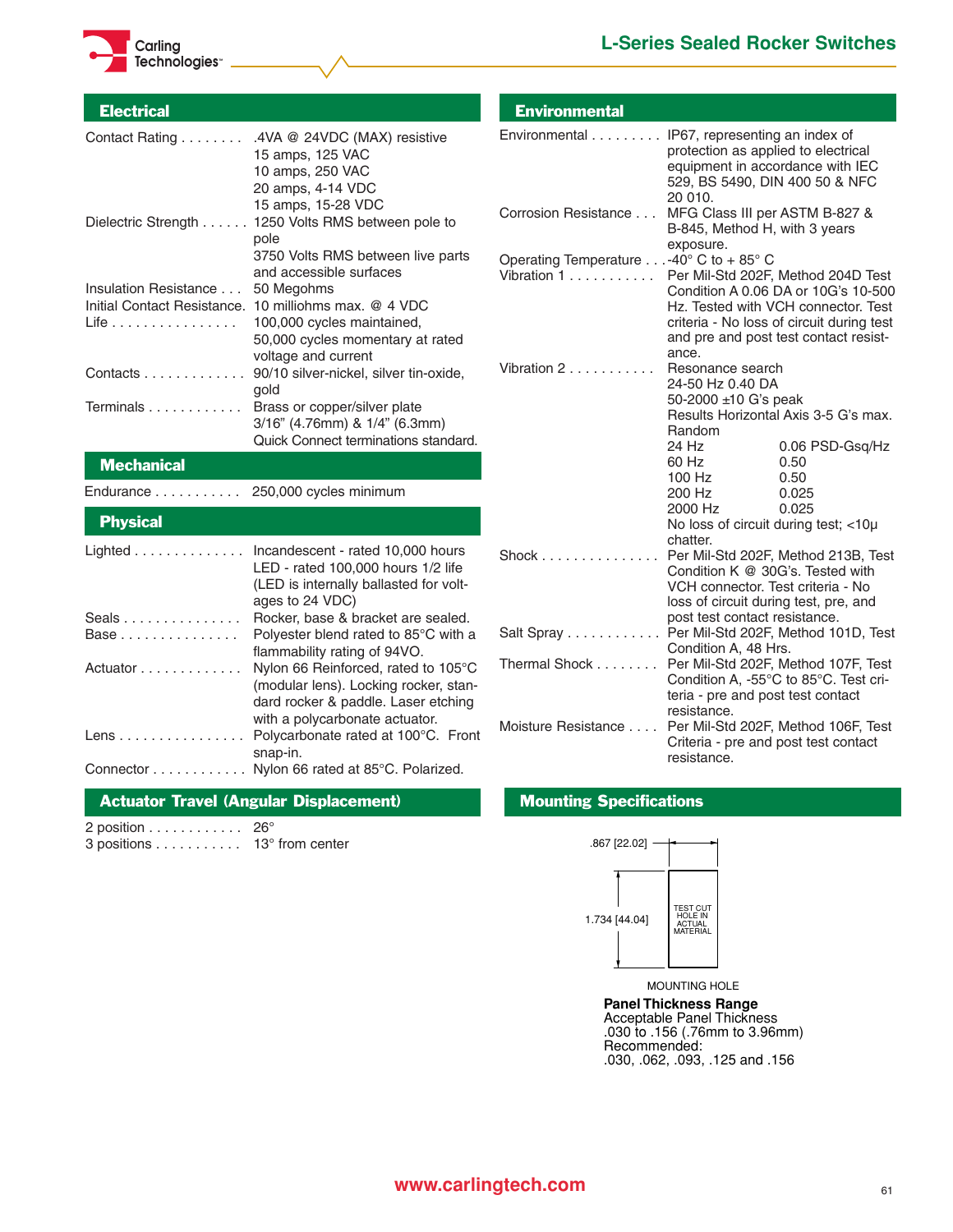| Carling<br>Technologies <sup>®</sup>                                                                                                                                                                                                                                                                                                                                                                                                                                                                                           |                                                                                                                                         | <b>L-Series Sealed Rocker Switches</b>                                                                                                                                                                                                                                                                                                                                                                                                                                                                                                                                                                                                                                                                                                                                                                                                                                                                                         |  |  |  |  |
|--------------------------------------------------------------------------------------------------------------------------------------------------------------------------------------------------------------------------------------------------------------------------------------------------------------------------------------------------------------------------------------------------------------------------------------------------------------------------------------------------------------------------------|-----------------------------------------------------------------------------------------------------------------------------------------|--------------------------------------------------------------------------------------------------------------------------------------------------------------------------------------------------------------------------------------------------------------------------------------------------------------------------------------------------------------------------------------------------------------------------------------------------------------------------------------------------------------------------------------------------------------------------------------------------------------------------------------------------------------------------------------------------------------------------------------------------------------------------------------------------------------------------------------------------------------------------------------------------------------------------------|--|--|--|--|
| 3<br>2<br>4<br>5<br>Rating<br><b>Series</b><br>Circuit<br>Termination Illumination Lamp                                                                                                                                                                                                                                                                                                                                                                                                                                        | 8<br>6<br><b>Bracket</b><br>Lamp                                                                                                        | 9<br>10<br>11<br>13<br>12<br>14<br>Lens Style<br><b>Lens Style</b><br>Actuator<br>Legend<br>Legend<br>Actuator<br>& Color<br>& Color<br>Orientation<br>Lens Legend                                                                                                                                                                                                                                                                                                                                                                                                                                                                                                                                                                                                                                                                                                                                                             |  |  |  |  |
| <b>1 SERIES</b><br>2 CIRCUIT <sup>2</sup><br><b>Terminal Orientation</b><br>ᆋॾॼऻ<br>$( )$ - momentary<br>SP - single pole - uses terminals 1, 2 & 4.<br>DP - double pole uses terminals 5, 6 & 8.<br>Terminals 9, 10, 11 & 12 for lamp circuit only.<br>2<br><b>Position:</b><br>$\mathbf{1}$<br>SP<br>DP<br>2 & 4, 6 & 8<br><b>Connected Terminals</b><br><b>NONE</b><br>21<br>ON<br>11<br>(ON)<br><b>NONE</b><br>12<br>22<br>13<br>23<br>ON<br><b>NONE</b><br><b>NONE</b><br>14<br>24<br>ON<br><b>NONE</b><br>15<br>25<br>ON | 3<br>1 & 2, 5 & 6<br><b>OFF</b><br><b>OFF</b><br>(OFF)<br>ON<br>(ON)                                                                    | <b>5 ILLUMINATION</b><br>Lamp #1:above terminals 9 & 10 end of switch.; Lamp #2 above terminals 11 & 12 end of switch.<br>Positive (+) and negative (-) symbols apply to LED lamps only.<br><b>Illumination Type</b><br>Lamp wired to Terminals<br>Lamps<br>s<br>None<br>А<br>#1<br>$9-$<br>Independent<br>$10+$<br>B<br>#2<br>Independent<br>$12+$<br>$11 -$<br>c<br>#1<br>Independent<br>$10+$<br>9-<br>9-<br>8#2<br>Independent<br>$12+$<br>D<br>$9-$<br>#1<br>Dependent<br>4+<br>Е<br>9-<br>#1<br>Independent<br>$10+$<br>9-<br>8#2<br>Dependent<br>$4+$<br>F <sup>5</sup><br>$9-$<br>#1<br>Independent<br>$10+$<br>$9-$<br>8#2<br>Dependent<br>$8+$<br>9-<br>G<br>#1<br>Dependent<br>$4+$<br>Independent<br>$9-$<br>8#2<br>$10+$<br>Both Independent<br>н<br># 1<br>9-<br>$10+$<br>8#2<br>(in series)<br>#2<br>Hazard<br>$6+$<br>$10+$<br>$12 -$<br>1<br>$\overline{\mathbf{2}}$<br>#1<br>Hazard<br>$10+$<br>$12 -$<br>6+ |  |  |  |  |
| 16<br>26<br>ON<br>OFF<br>27<br><b>OFF</b><br>17<br><b>ON</b><br>(ON)<br><b>OFF</b><br>28<br>18<br>CIRCUITS WITH JUMPER TERMINALS<br>30<br>OFF, OFF<br>$(2,485)$ , $(1,688)$<br>31<br>1,2&5<br>2,3&7<br>PROGRESSIVE CIRCUITS<br>2&3<br>51<br>3&4<br>52<br>3&4<br>2&3<br>53<br>(384)<br>2&3<br>54<br>(384)<br>2&3<br>55<br>2&3<br>(384)<br>56<br>(384)<br>2&3                                                                                                                                                                    | ON<br>(ON)<br>(ON)<br>$(1,288)$ , $(4,586)$<br>2,4&8<br>1&2<br><b>OFF</b><br>1&2<br><b>OFF</b><br>(1&2)<br>(OFF)                        | 6,7 LAMP (same coding for both selections)<br>Selection 6: above terminals 10 & 9; Selection 7: above terminals 12 & 11<br>No lamp<br>0<br>Incandescent 4 3V<br>56V<br>6 12V<br><b>718V</b><br>8 2 4 V<br>LED <sup>®</sup><br>Red<br>Amber<br>Green<br>2VDC<br>F<br>Α<br>L<br>B<br>6VDC<br>G<br>М<br>C<br>12VDC<br>N<br>н<br>D<br>24VDC<br>P<br>۱.<br>* Consult factory for "daylight bright", blue/green and white LED options.<br>Typical current draw for LED is 20ma.                                                                                                                                                                                                                                                                                                                                                                                                                                                      |  |  |  |  |
| 57<br>3&4<br>2&3<br>58<br>2&4<br>2&3<br>61<br>3&4,7&8<br>2&3,6&7<br>62<br>3&4,7&8<br>2&3,6&7<br>63<br>2&3,6&7<br>$(384)$ , $(788)$<br>64<br>$(384)$ , $(788)$<br>2&3,6&7<br>65<br>$(384)$ , $(788)$<br>2&3,6&7                                                                                                                                                                                                                                                                                                                 | (OFF)<br>1&2<br>1&2,5&6<br>OFF, OFF<br>1&2,5&6<br>OFF, OFF<br>(182), (586)                                                              | <b>8 BRACKET COLOR</b><br><b>Black</b><br>White<br>Red<br>Gray<br><b>Standard Bracket</b><br>3<br>CG<br>2<br>B<br>F<br>4<br>Ŕ<br>Rockerguard at Lamp 1<br>A<br>E<br>Rockerguard at Lamp 2<br><b>9 ACTUATOR STYLE AND COLOR'</b>                                                                                                                                                                                                                                                                                                                                                                                                                                                                                                                                                                                                                                                                                                |  |  |  |  |
| $(384)$ , $(788)$<br>2&3,6&7<br>66<br>67<br>3&4,7&8<br>2&3,6&7<br>68<br>2&4, OFF<br>2&4,7&8<br>69<br>2&4,1,7&8<br>2&4, OFF<br>70<br>2&4,5&7<br>$(284)$ , $(788)$<br>71<br>2&4,5&7<br>$(284)$ , $(788)$<br>72<br>2&4,5&7<br>2&4,7&8<br>73<br>$(284)$ , $(788)$<br>2&4, OFF<br>80<br>2&4, OFF<br>2&4,6&8<br><b>HAZARD WARNING CIRCUITS</b><br>А2<br>6,7&8, 3&4<br><b>NONE</b><br>A <sub>3</sub><br><b>NONE</b><br>6,7&8, 2&4                                                                                                     | (OFF), (OFF)<br>(OFF), (OFF)<br>OFF, OFF<br>OFF, OFF<br>(182), (587)<br>1&2,5&7<br>1&2,5&7<br>OFF,OFF<br>OFF,5&6<br>OFF,1&2<br>OFF, 1&2 | White<br>Black<br>Gray<br>Laser Etched<br>Red<br>в<br>с<br>D<br>3<br>Rocker A<br>Paddle J<br>N<br>κ<br>М<br>4<br>10 & 11 LENS STYLE AND COLOR<br>Lens color for LEDs must be clear, white, or match color of LED.<br>Green or blue lenses are not recommended with Neon lamps.<br>0 - No Actuator Z - No Lens<br>White<br>Amber Green<br>Red<br>Clear<br>Blue<br>т<br>в<br>M<br>Large Transparent<br>1<br>G<br>с<br>U<br>Large Translucent<br>7<br>н<br>N<br>$\blacksquare$<br>3<br>D<br>P<br>v<br><b>Bar Transparent</b><br>J<br>Е<br>ĸ<br>R<br>Bar Transparent<br>9<br>W<br>٠<br>5<br>Laser Etch background color<br>Α<br>٠<br>٠                                                                                                                                                                                                                                                                                             |  |  |  |  |
| 3 RATING <sup>2</sup><br>.4VA @ 28VDC Resistive<br>20A 12V<br>D<br>1.<br>4 10A 250VAC 1/2 HP,<br>Е<br>15A 12V                                                                                                                                                                                                                                                                                                                                                                                                                  |                                                                                                                                         | <b>12 LASER ETCH, LENS OR BODY LEGEND</b><br>00<br>No legend this location / no actuator<br>For legend options & codes, see page 69 of this catalog.                                                                                                                                                                                                                                                                                                                                                                                                                                                                                                                                                                                                                                                                                                                                                                           |  |  |  |  |
| 15A 125VAC 1/2 HP, No Listings<br>G<br>20A 6V<br>15A 24V<br>20A 3V<br>н.<br>в<br>C 20A 18V<br>4 TERMINATION <sup>2,3,4</sup><br>.250 (6.4mm) TAB (QC)<br>3<br>1<br>NOTES:<br>Consult factory to verify horsepower rating for your particular circuit choice.                                                                                                                                                                                                                                                                   | .187 $(4.7mm)$ TAB $(QC)$                                                                                                               | <b>13 LEGEND ORIENTATION</b><br>$\mathbf{1}$<br>0<br>No legend (used with codes 11-18 in selection 12)<br>Orientation 1 - vertical, lamp 1 on top<br>1<br>LAMP <sub>1</sub><br>$\overline{\mathbf{2}}$<br>Orientation 2 - horizontal, lamp 1 on right<br>3<br>Orientation 3 - vertical, lamp 1 on bottom LAMP 2<br>Ŕ<br>4<br>Orientation 4 - vertical, lamp 1 on left<br>LAMP 2 LAMP 1<br>ρ÷<br>3AA43-246<br>43<br>ΞD<br>LAMP 1 LAMP 2<br>LAMP <sub>2</sub><br>Ŕ<br>卽<br>ΞD<br>€<br>46<br>46<br>43<br>LAMP 1<br>ø<br>3AA43-146                                                                                                                                                                                                                                                                                                                                                                                                 |  |  |  |  |

Consult factory to verify horsepower rating for your particular circuit choice.<br>
Custom colors are available. Consult factory.<br>
2 Circuits 30, 31, 58, 69 when used in combination with termination codes 1 and 3 are not<br>
ava

# <sup>62</sup> **www.carlingtech.com**

**14 ACTUATOR LENS LEGEND**

**00** No legend this location / no actuator<br>For legend options & codes, see page 69 of this catalog.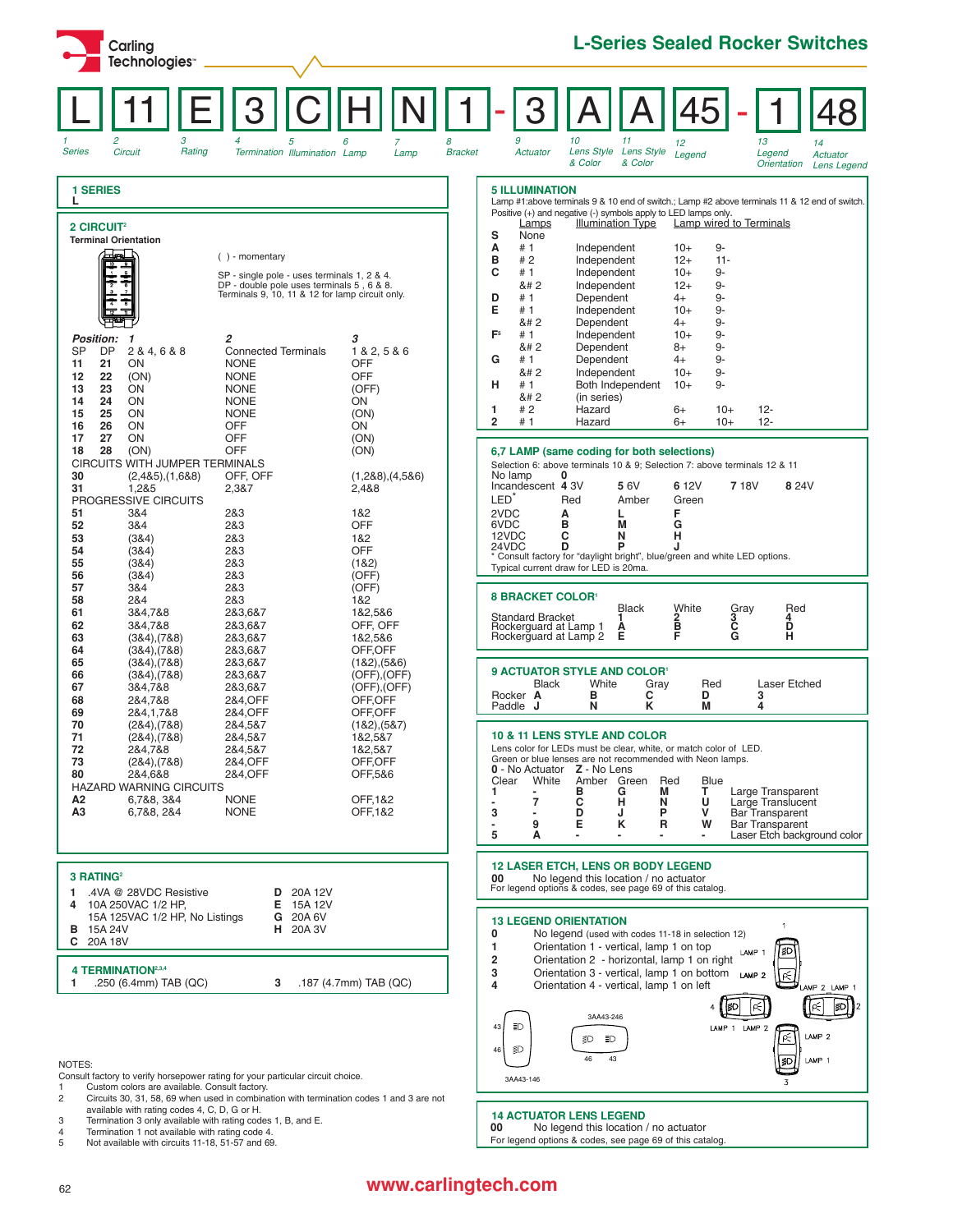| Carling<br>Technologies <sup>®</sup>                                                                                                                                                                                                                                                                                                                                                                                                                                                                                                                                                                                                                                                                                                                                                                                                     | <b>L-Series Sealed Locking Rocker Switches</b>                                                                                                                                                                                                                                                                                                                                                                                                                                                                                                                                                                                                                                                                                                                                                                                                                    |
|------------------------------------------------------------------------------------------------------------------------------------------------------------------------------------------------------------------------------------------------------------------------------------------------------------------------------------------------------------------------------------------------------------------------------------------------------------------------------------------------------------------------------------------------------------------------------------------------------------------------------------------------------------------------------------------------------------------------------------------------------------------------------------------------------------------------------------------|-------------------------------------------------------------------------------------------------------------------------------------------------------------------------------------------------------------------------------------------------------------------------------------------------------------------------------------------------------------------------------------------------------------------------------------------------------------------------------------------------------------------------------------------------------------------------------------------------------------------------------------------------------------------------------------------------------------------------------------------------------------------------------------------------------------------------------------------------------------------|
| 3<br>2<br>5<br>4<br>6<br>Circuit<br>Rating<br><b>Series</b><br>Termination Illumination Lock<br>Lamp                                                                                                                                                                                                                                                                                                                                                                                                                                                                                                                                                                                                                                                                                                                                     | 9<br>8<br>10<br>11<br>13<br>12<br>Lock<br>Lens<br><b>Bracket</b><br>Actuator<br>Legend<br>Legend<br><b>Orientation</b>                                                                                                                                                                                                                                                                                                                                                                                                                                                                                                                                                                                                                                                                                                                                            |
| <b>1 SERIES</b><br>L<br>2 CIRCUIT <sup>6</sup><br><b>Terminal Orientation</b><br>$( )$ - momentary<br>SP - single pole - uses terminals 1, 2 & 4.<br>DP - double pole uses terminals 5, 6 & 8.<br>Terminals 9, 10, 11 & 12 for lamp circuit only.<br>2<br>3 (lock location)<br><b>Position:</b><br>$\mathbf{1}$<br><b>SP</b><br><b>DP</b><br>2 & 4, 6 & 8<br><b>Connected Terminals</b><br>1 & 2, 5 & 6<br><b>OFF</b><br>21<br>ON<br><b>NONE</b>                                                                                                                                                                                                                                                                                                                                                                                         | <b>7 LAMP</b><br>Above terminals 12 & 11<br>No lamp<br>0<br>Incandescent 4 3V<br>6 12V<br><b>718V</b><br>56V<br>8 2 4 V<br>LED <sup>®</sup><br>Red<br>Amber<br>Green<br>2VDC<br>F<br>А<br>L<br>в<br>6VDC<br>M<br>G<br>C<br>12VDC<br>н<br>N<br>24VDC<br>D<br>P<br>* Consult factory for "daylight bright", blue/green and white LED options.<br>Typical current draw for LED is 20ma.<br><b>8 BRACKET COLOR'</b><br>Black<br>J                                                                                                                                                                                                                                                                                                                                                                                                                                     |
| 11<br><b>NONE</b><br>ON<br>14<br>24<br>ON<br><b>OFF</b><br>ON<br>16<br>26<br>ON<br>27<br>ON<br><b>OFF</b><br>17<br>(ON)<br>18<br>28<br>(ON)<br><b>OFF</b><br>(ON)<br>CIRCUITS WITH JUMPER TERMINALS<br>30 <sup>2</sup><br>OFF, OFF<br>$(2,485)$ , $(1,688)$<br>$(1,288)$ , $(4,586)$<br>31 <sup>2</sup><br>1,2&5<br>2,3&7<br>2,4&8<br>PROGRESSIVE CIRCUITS<br>3&4<br>2&3<br>1&2<br>51<br>52<br>2&3<br>OFF<br>3&4<br>53<br>2&3<br>(384)<br>1&2<br>54<br>(384)<br>2&3<br>OFF<br>55<br>2&3<br>(384)<br>(182)<br>2&3<br>56<br>(384)<br>(OFF)<br>57<br>3&4<br>2&3<br>(OFF)<br>58<br>2&4<br>2&3<br>1&2<br>61<br>3&4,7&8<br>2&3,6&7<br>1&2,5&6<br>62<br>OFF, OFF<br>3&4,7&8<br>2&3,6&7<br>63<br>$(384)$ , $(788)$<br>2&3,6&7<br>1&2,5&6<br>64<br>$(384)$ , $(788)$<br>2&3,6&7<br>OFF, OFF<br>65<br>$(384)$ , $(788)$<br>2&3,6&7<br>(182), (586) | <b>9 ACTUATOR STYLE AND COLOR'</b><br><b>Black</b><br>Red<br>P<br>Locking Rocker<br>R<br><b>10 LENS STYLE AND COLOR</b><br>Lens color for LEDs must be clear, white, or match color of LED.<br>Green or blue lenses are not recommended with Neon lamps.<br>0 - No Actuator Z - No Lens<br>Clear<br>White<br>Amber Green<br>Red<br><b>Blue</b><br>т<br>1<br>в<br>G<br>M<br>Large Transparent<br>7<br>с<br>U<br>н<br>Large Translucent<br>N<br>P<br>v<br>Bar Transparent<br>3<br>D<br>J<br>۰<br>Е<br>κ<br>R<br>W<br>9<br><b>Bar Transparent</b><br><b>11 LOCK FUNCTION AND COLOR<sup>7</sup></b><br><b>Locking Position</b><br>Lock Color<br>Up<br>Down<br>Up & Down<br>Center <sup>3</sup><br>н<br>R<br>Α<br><b>Match Actuator</b><br>1<br>B<br>J<br>s<br>T<br>2<br>black<br>3<br>C<br>κ<br>white<br>D<br>v<br>L<br>4<br>red<br>Е<br>М<br>W<br>5<br>safety orange |
| 66<br>$(384)$ , $(788)$<br>2&3,6&7<br>$(OFF)$ , $(OFF)$<br>67<br>3&4.7&8<br>2&3,6&7<br>$(OFF)$ , $(OFF)$<br>OFF, OFF<br>68<br>2&4.7&8<br>2&4, OFF<br>69<br>2&4,1,7&8<br>2&4, OFF<br>OFF.OFF<br>70<br>$(284)$ , $(788)$<br>2&4,5&7<br>(182),(587)<br>71<br>2&4,5&7<br>1&2,5&7<br>$(284)$ , $(788)$<br>72<br>2&4,7&8<br>2&4,5&7<br>1&2,5&7<br>2&4, OFF<br>OFF, OFF<br>73<br>$(284)$ , $(788)$<br>80<br>2&4, OFF<br>OFF,5&6<br>2&4,6&8<br>3 RATING <sup>6</sup><br>.4VA @ 28VDC Resistive<br>20A 12V<br>1<br>D<br>15A 12V<br>10A 250VAC 1/2 HP,<br>E.<br>4                                                                                                                                                                                                                                                                                  | <b>12 LASER ETCH, LENS OR BODY LEGEND</b><br>00<br>No legend this location / no actuator<br>For legend options & codes, see page 69 of this catalog.<br><b>13 LEGEND ORIENTATION<sup>3</sup></b><br>ORIENTATION OF<br>ACTUATOR/LENS IN PANEL<br>0<br>No legend (used with codes 11-18 in selection 12)<br>ORIENTATION :<br>1<br>Orientation 1 - vertical, lamp 2 on bottom<br>2<br>Orientation 2 - horizontal, lamp 2 on left<br>LOCK<br>3<br>Orientation 3 - vertical, lamp 2 on top<br>4<br>Orientation 4 - vertical, lamp 2 on right<br>O<br>LOCK                                                                                                                                                                                                                                                                                                              |
| 15A 125VAC 1/2 HP, No Listings<br>G 20A 6V<br><b>B</b> 15A 24V<br><b>H</b> 20A 3V<br>C 20A 18V<br><b>4 TERMINATION4,5</b><br>.250 (6.4mm) TAB (QC)<br>3<br>.187 (4.7mm) TAB (QC)<br>1<br><b>5 ILLUMINATION<sup>2</sup></b><br>Lamp located above terminals 11 & 12, position 1 end of switch.<br>Positive (+) and negative (-) symbols apply to LED lamps only.<br>Lamps<br><b>Illumination Type</b><br>Lamp wired to Terminals<br>s<br>None<br>в<br>#2<br>$11 -$<br>Independent<br>$12+$                                                                                                                                                                                                                                                                                                                                                | O<br>O<br>LOCK<br>PZAY2-2<br>O<br>LOCK<br>O<br>O<br>LOCK<br>LOCK<br>ORIENTATION 3<br>PZAY2-1                                                                                                                                                                                                                                                                                                                                                                                                                                                                                                                                                                                                                                                                                                                                                                      |
| <b>6 LOCK</b><br>W<br>Lock above terminals 10 & 9.                                                                                                                                                                                                                                                                                                                                                                                                                                                                                                                                                                                                                                                                                                                                                                                       |                                                                                                                                                                                                                                                                                                                                                                                                                                                                                                                                                                                                                                                                                                                                                                                                                                                                   |

NOTES:

Consult factory to verify horsepower rating for your particular circuit choice. 1 Custom colors are available. Consult factory.

Additional lamp circuits available. Consult factory.<br>19 Available only with 3 position circuits.<br>19 Termination 1 not available with rating 4.<br>5 Termination 3 only available with ratings 1, B and E.<br>6 Circuits 30, 31, 58 a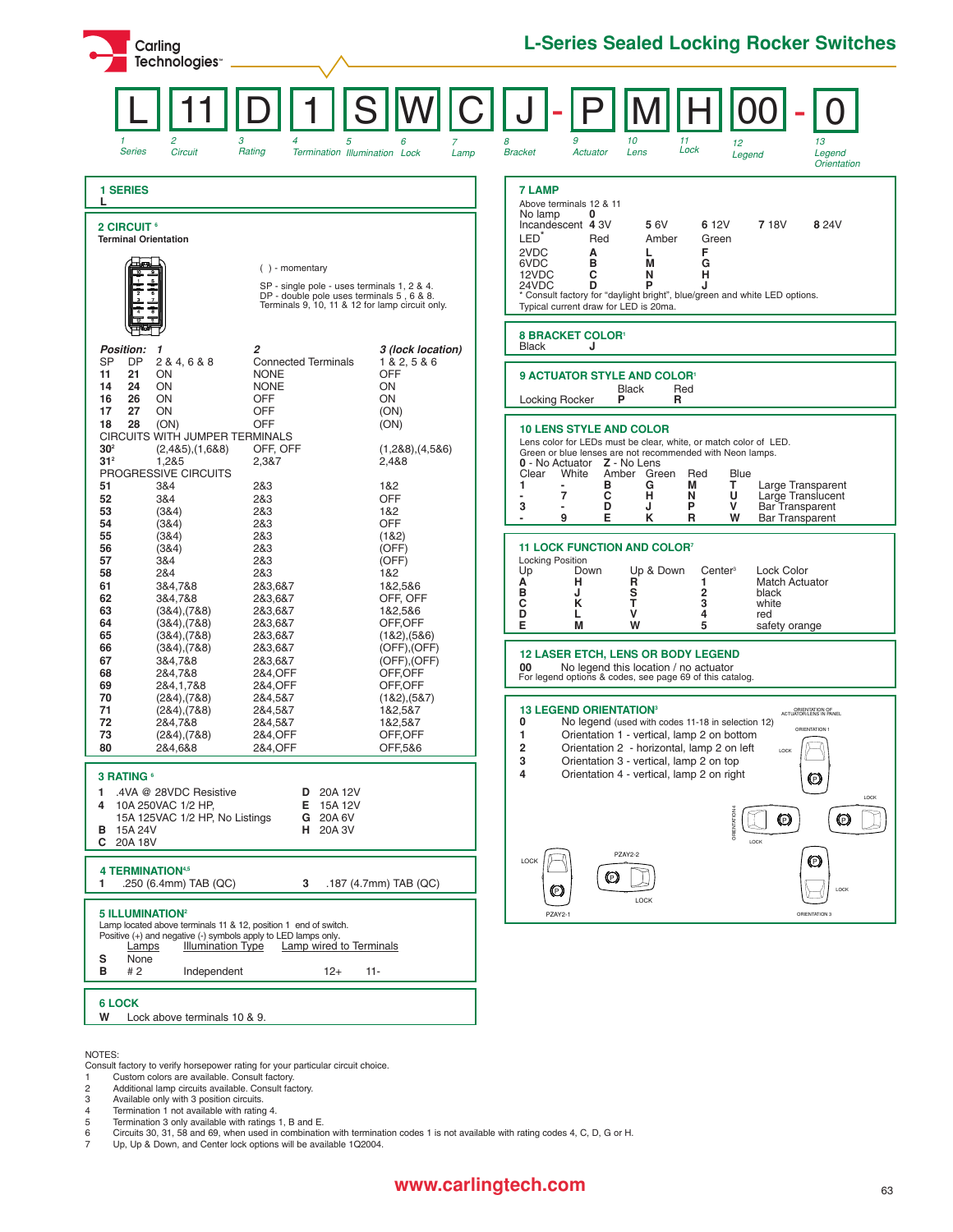

# **L-Series Dimensional Specifications & Accessories**

#### **Dimensional Specifications**

**L SERIES** SHOWN WITH LASER ETCHED ACTUATOR





**L SERIES** SHOWN WITH ROCKER GUARD



**L SERIES** SHOWN WITH LARGE LENS AND PADDLE ACTUATOR



**L SERIES** SHOWN WITH BAR LENS, LOCK AND CONNECTOR





**Connector** Hole Plug





# <sup>64</sup> **www.carlingtech.com**

.920 [23.37]

Ŧ

Ŧ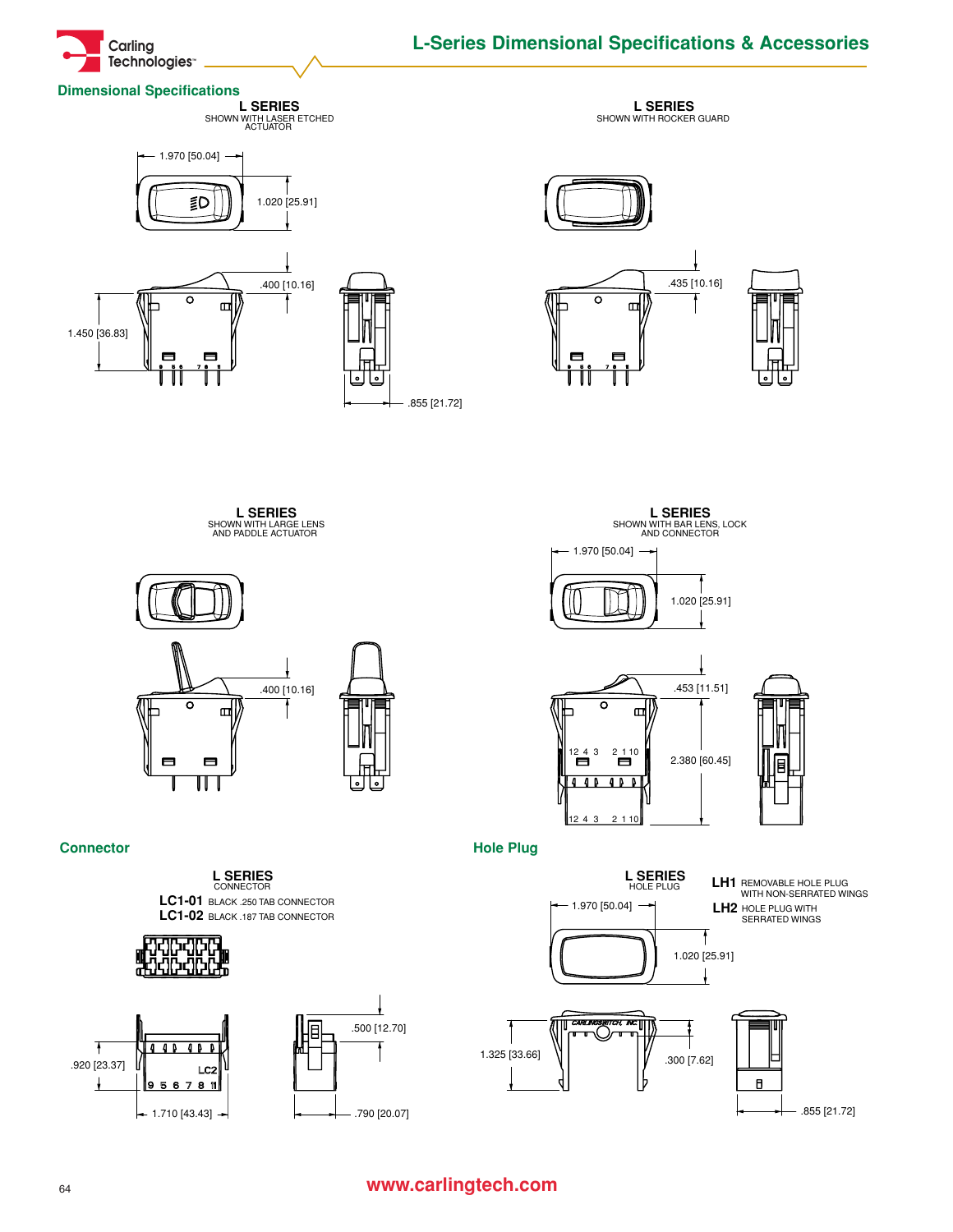

#### **Mounting Panel Dimensional Specifications: in. [mm]**



**LM6** MOUNTING PANEL<br>PANEL OPENING SIZE: 1.90 X 6.15 [48.3mm X 156.2mm]

# **www.carlingtech.com** 65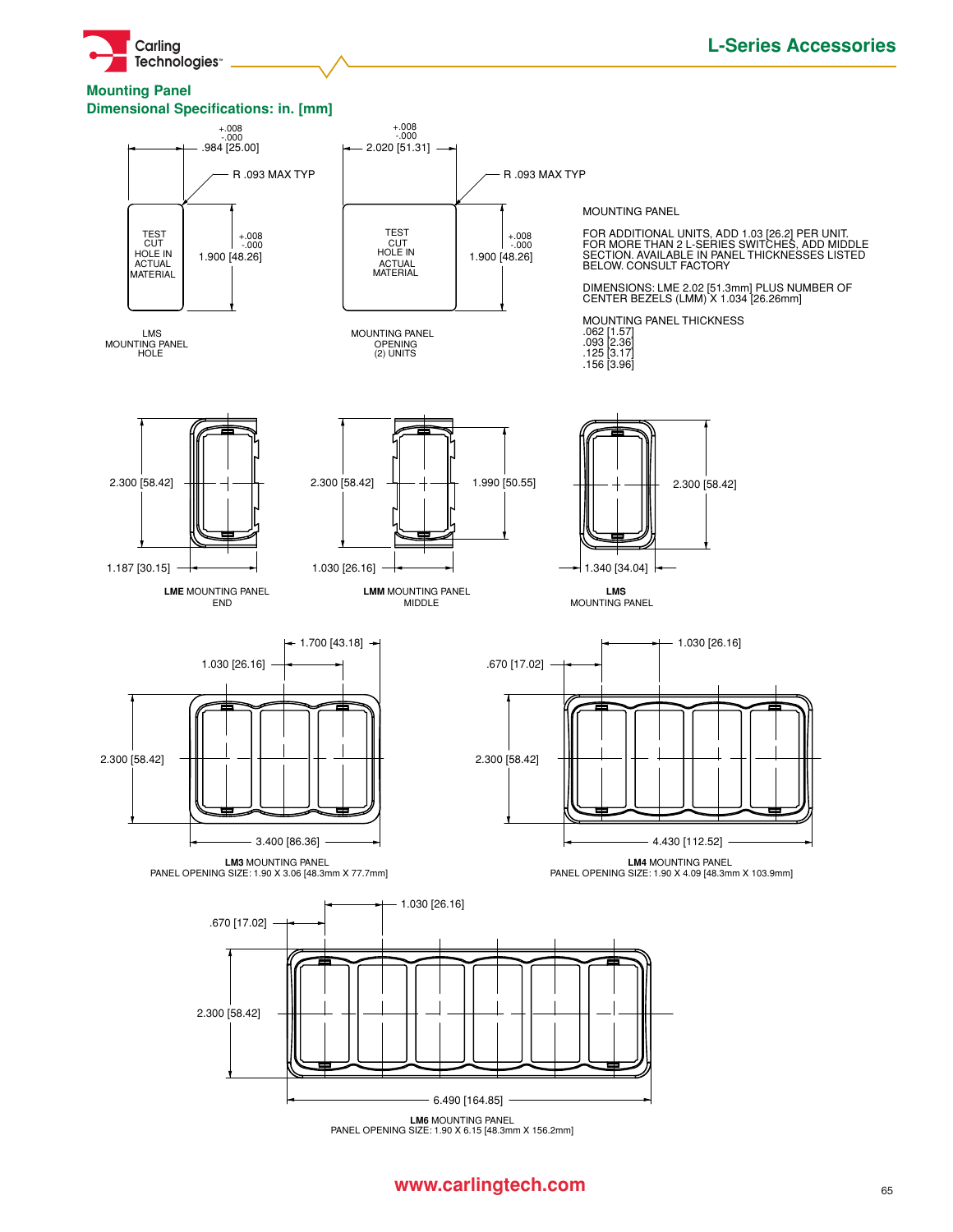



# **www.carlingtech.com**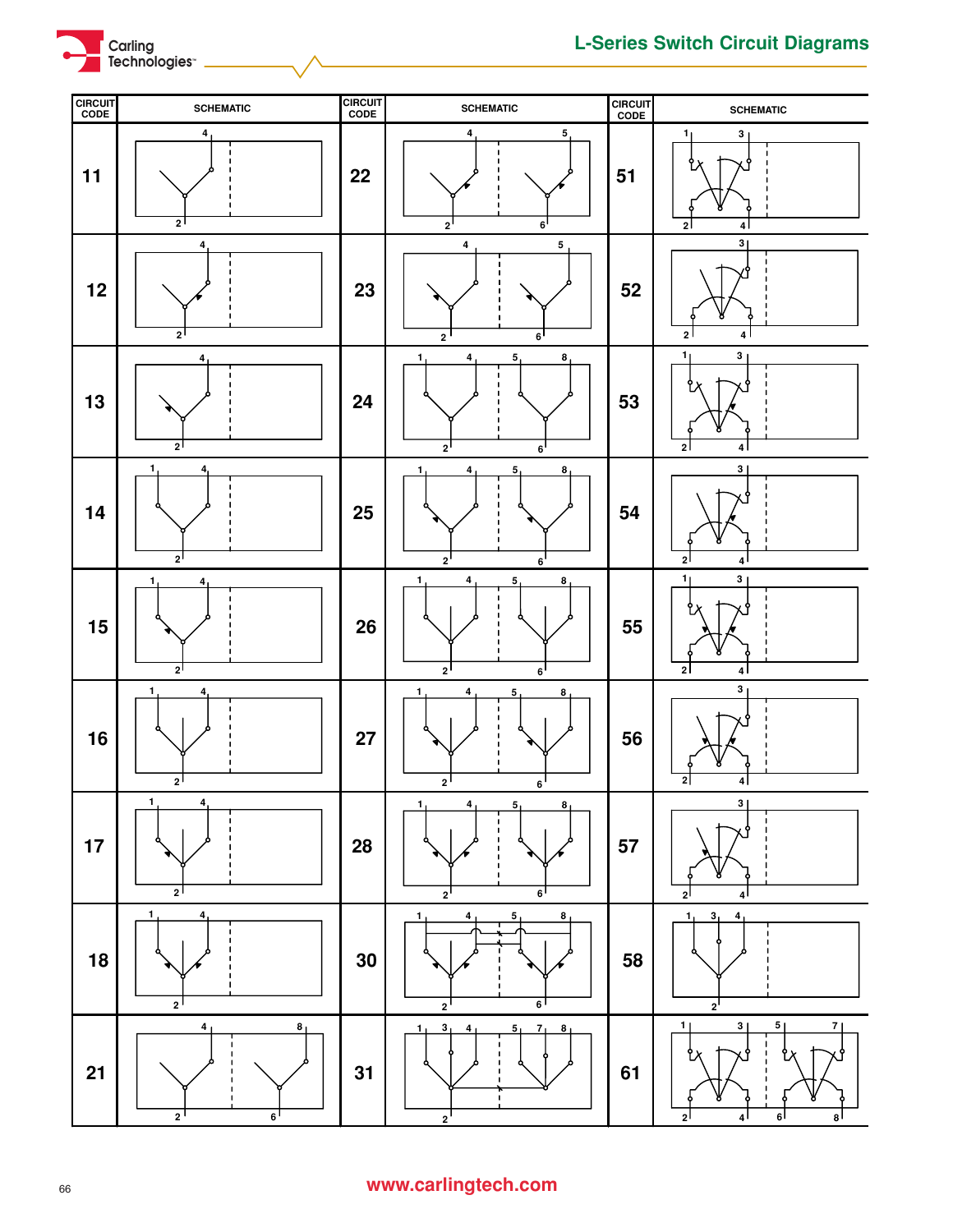



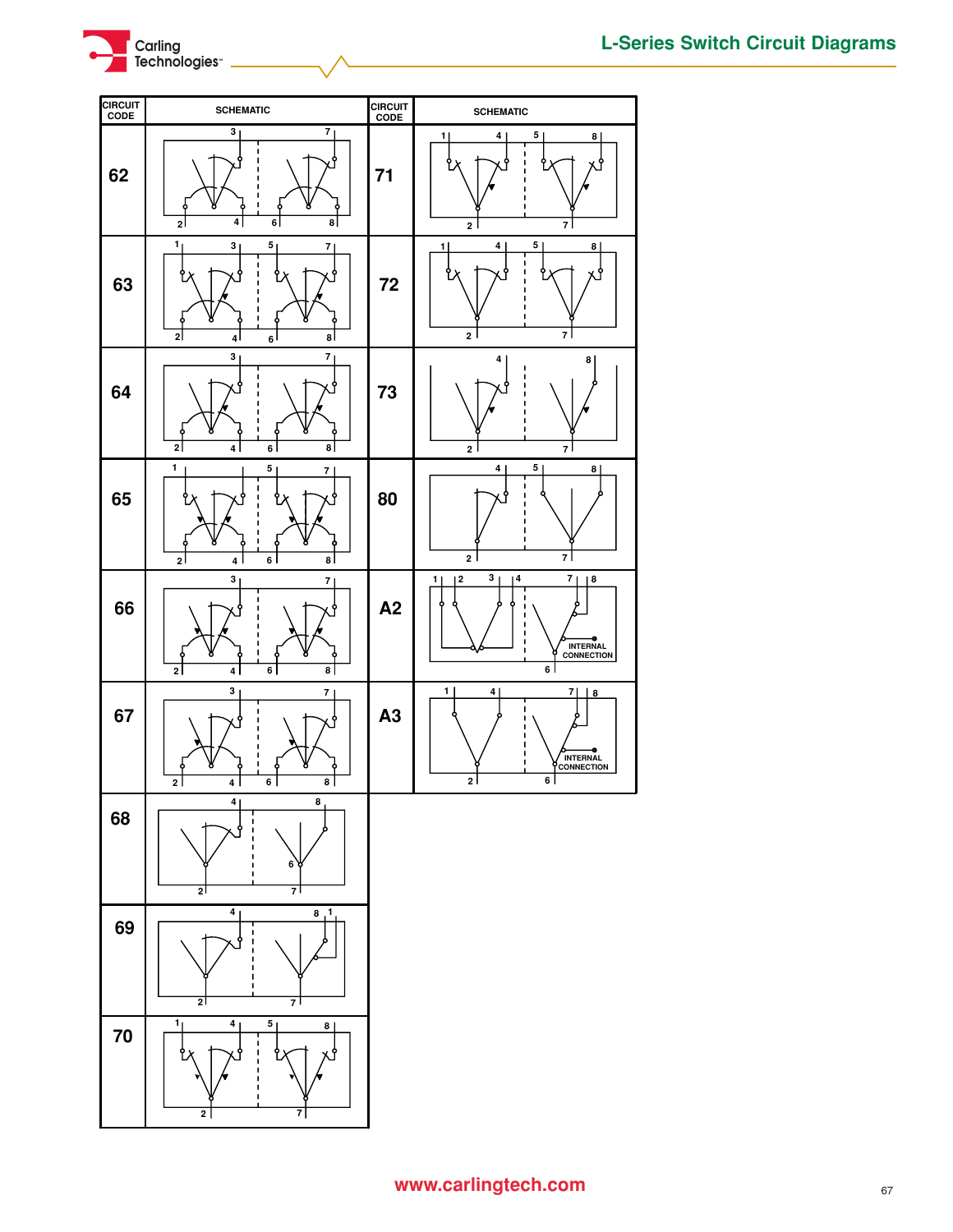